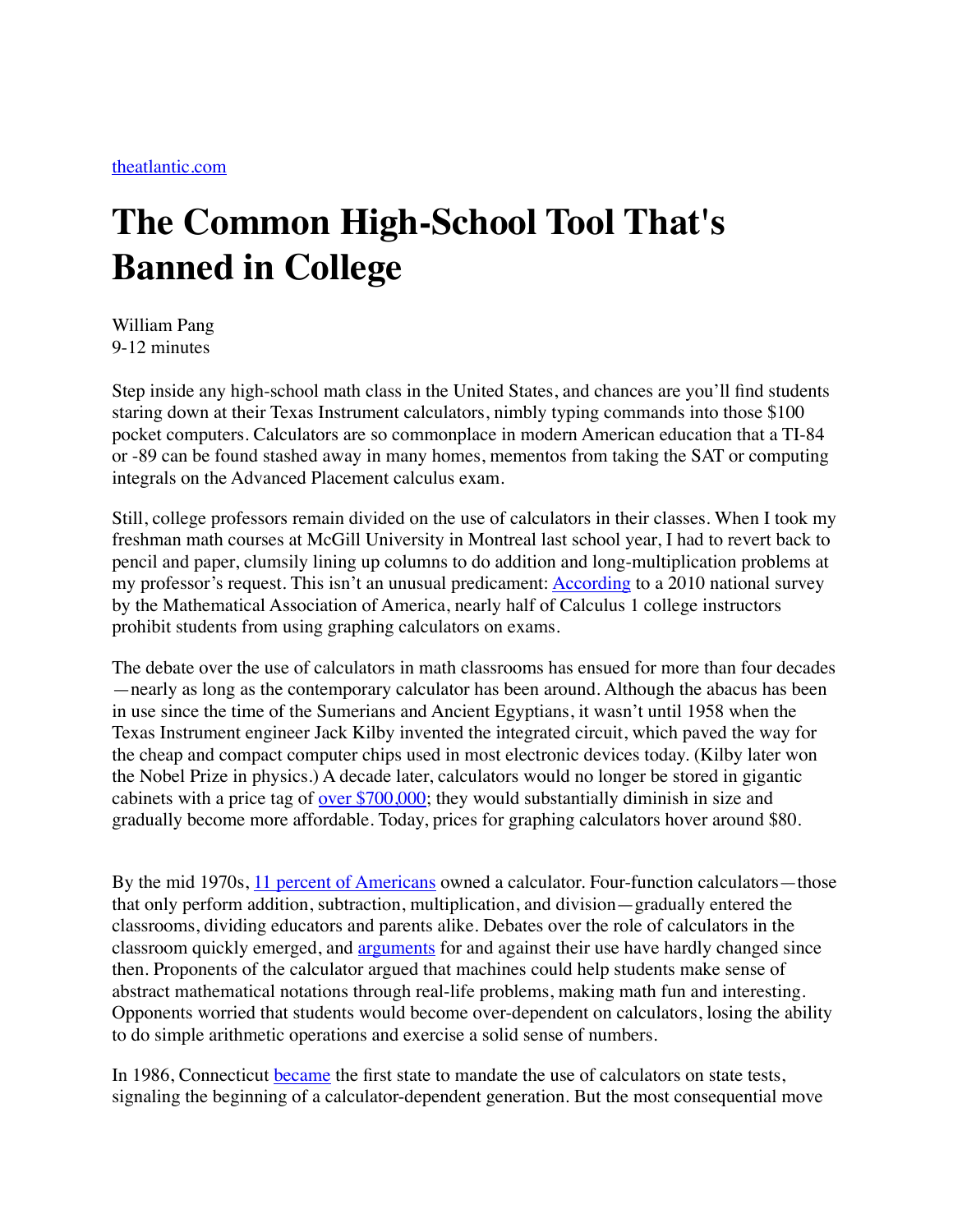came three years later [from](http://www.fayar.net/east/teacher.web/math/Standards/previous/CurrEvStds/index.htm) the National Council of Teachers of Mathematics (NCTM), which advocated for the use of calculators from kindergarten through grade 12. The guidelines set by the NCTM were soon adopted into many local and state curricula. In 1994, the College Board made substantial changes to the SAT's math section to allow the use of calculators. The 1995 Advanced Placement calculus exams were the first to require the use of graphing calculators, a powerful electronic aid that is still used in most high-school math classes today.

For W. Stephen Wilson, a math and education professor at Johns Hopkins University, using a calculator is akin to relying on a crutch when one doesn't have a bad leg. "I have not yet encountered a mathematics concept that required technology to either teach it or assess it. The concepts and skills we teach are so fundamental that technology is not needed to either elucidate them or enhance them. There might be teachers who can figure out a way to enhance learning with the use of technology, but it's absolutely unnecessary," Wilson [wrote](http://www.math.jhu.edu/~wsw/ED/response6.pdf) in the journal *Education Studies in Mathematics*.

Proponents of using technology in classrooms argue that graphing calculators, particularly those equipped with programs that can compute algebraic symbols, would reduce the need for students to memorize formulas and perform time-consuming computations. But Wilson fears that students who depend on technology will fail to understand the importance of mathematical algorithms.

Yes, a calculator could effortlessly churn out the derivative of an equation, but would students understand how to find the answer using the fundamental theorem of calculus or the definition of the derivative? The idea, Wilson says, is not to have students mindlessly perform mechanical operations, but for students at all levels to apply linear thinking in understanding the beauty of efficient algorithms. If a student can't master long division, how can she grasp derivatives and integrals?

Wilson says he has some evidence for his claims. He [gave](http://www.math.jhu.edu/~wsw/ED/arith.pdf) his Calculus 3 college students a 10question calculator-free arithmetic test (can you multiply 5.78 by 0.39 without pulling out your smartphone?) and divided the them into two groups: those who scored an eight or above on the test and those who didn't. By the end of the course, Wilson compared the two groups with their performance on the final exam. Most students who scored in the top 25th percentile on the final also received an eight or above on the arithmetic test. Students at the bottom 25th percentile were twice as likely to score less than eight points on the arithmetic test, demonstrating much weaker computation skills when compared to other quartiles.

It's worth noting that calculators are also [more likely](http://www.maa.org/sites/default/files/pdf/cspcc/InsightsandRecommendations.pdf) to be barred in math exams at research universities than at two-year colleges and regional public universities. Out of the 50 national universities ranked at the top by U.S. News and World Report, only four schools had policies allowing electronic devices on Calculus 1 exams. One explanation is that selective institutions are less likely to offer [remedial math courses](https://www.gse.harvard.edu/news/uk/07/07/college-remediation-who-needs-it-and-does-it-help) and generally accept students who possess a [strong](http://www.forbes.com/sites/schifrin/2014/08/04/top-100-sat-scores-ranking-which-colleges-have-the-brightest-kids/#41eea5cb38a1)  [math background.](http://www.forbes.com/sites/schifrin/2014/08/04/top-100-sat-scores-ranking-which-colleges-have-the-brightest-kids/#41eea5cb38a1)

Why aren't high schools taking their cue from math professors at Harvard and MIT? Because most college students won't major in STEM subjects and won't need advanced math knowledge for much of their work. Dan Kennedy, a high-school teacher at Baylor School, argues that to set a reasonable expectation for all students, calculators should be used because many real-world